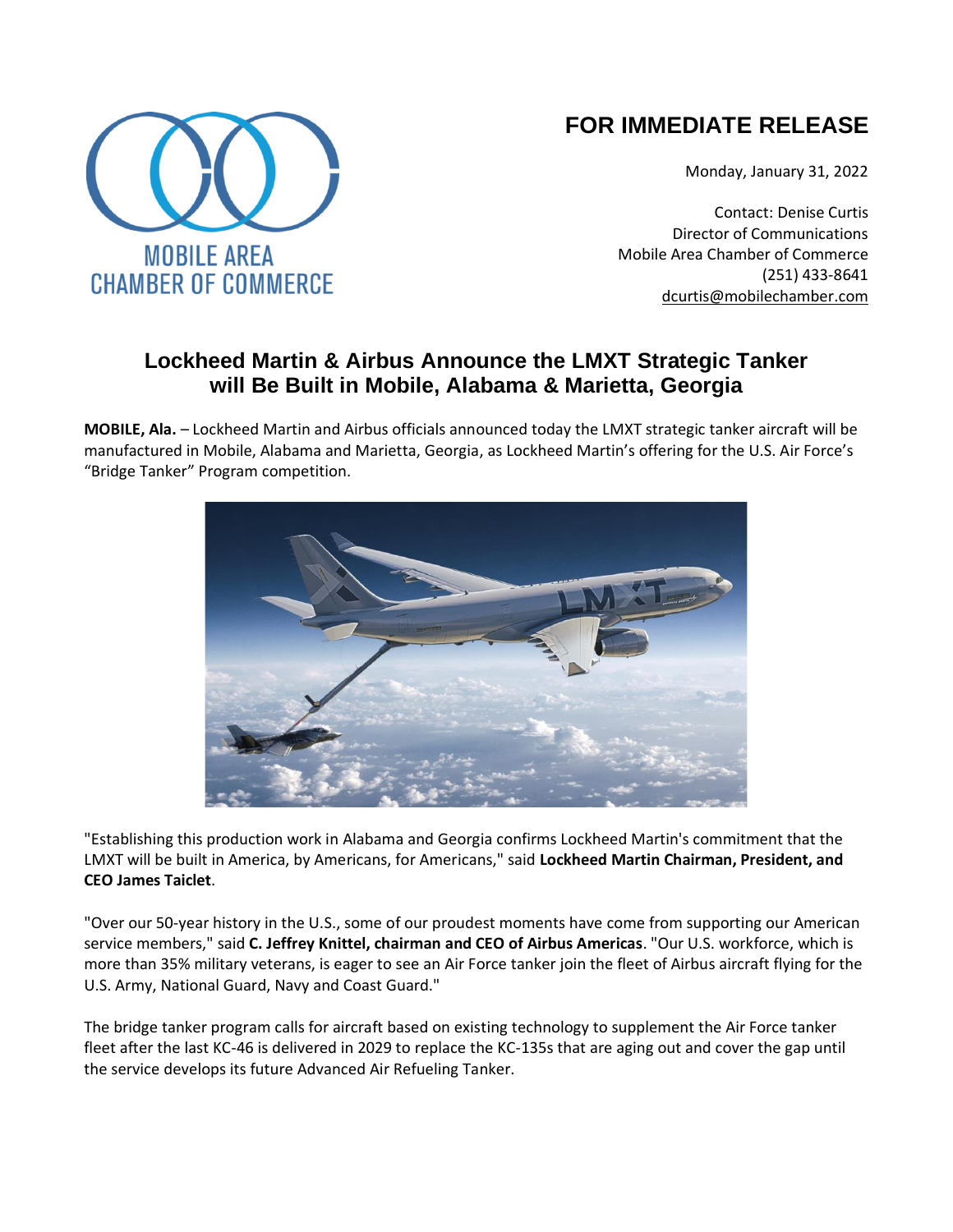Should they win the Air Force KC-Y tanker competition, Mobile would see a third final assembly line for the A330 built out on the Brookley by the Bay property at the Mobile Aeroplex at Brookley. It would be the first widebody aircraft to be assembled in Mobile. The third assembly line would mean a \$450 million investment and 400 direct jobs with an average salary of \$60,000 per year.

"Today's economic development announcement was special. Most Mobilians can recall the feeling in 2008 when our community lost the original tanker contract. Ultimately, Mobile turned that loss into two new final assembly lines that have created thousands of high-paying jobs," said **David Rodgers, vice president of economic development at the Mobile Area Chamber of Commerce**. "Today, we show the world that we are ready for the next chapter. We show that our workforce is ready to step up to the next challenge and ready to build tankers."

"Mobile has proven it has a skilled workforce ready to build the world's very best American-made airplanes. Today's announcement is just another indication of a bright future ahead for the City of Mobile, Lockheed Martin, Airbus, and the defense aviation industry in general. We are grateful for the continued investment in our community from Airbus and welcome Lockheed Martin to what we believe will be a very successful partnership," said **Mobile Mayor Sandy Stimpson**. "Our commitment is to continue the investment in our infrastructure and workforce that's needed to support the future of Airbus and Lockheed Martin. The best is yet to come."

The LMXT would be built on the combat-proven design of the Airbus A330 Multi-Role Tanker Transport (MRTT). With Lockheed Martin as the prime contractor, the LMXT will be built in two phases. It will be manufactured first as an A330 airliner at the Airbus facility in Mobile, then will be converted to the LMXT tanker at the Lockheed Martin Aeronautics facility in Marietta, Georgia.

"The Mobile County Commission proudly supports the new LMXT manufacturing facility, which will continue Airbus' growth in Mobile County, introduce Lockheed Martin to our exceptional local workforce, provide hundreds of good-paying jobs and reinforce Mobile County's importance to the aerospace industry," said **Mobile County Commission President Merceria Ludgood**.

"Today's announcement further cements Alabama's reputation for excellence in the aerospace industry," **Governor Kay Ivey** said. "We have a world-class workforce making Mobile a top city for manufacturing and innovation, and we are excited to welcome the Lockheed Martin LMXT to Brookley. This state-of-the-art aircraft is the right plane for the war fighter, and we're thrilled to have it built in Alabama."

"This partnership between Lockheed Martin and Airbus brings together two titans in the aerospace/aviation sector. It also heralds a new shared synergy in the military aviation space between the State of Alabama and the State of Georgia as Airbus will assemble the well-proven A330 jet aircraft in Mobile and Lockheed Martin will militarize the jet, transforming it into the LMXT. From the Alabama perspective, this signifies the potential of a significant expansion of Airbus' activities in Mobile and could elevate Alabama's critical role in our national defense," said **Secretary of the Alabama Department of Commerce Greg Canfield**.

"We are thrilled to support the expansion of Airbus Mobile at the Mobile Downtown Airport," said **Chris Curry, Mobile Airport Authority President**. "This announcement further proves that we are the transportation hub of the Central Gulf Coast. We know that when our tenants win, we all win."

"Alabama Power's Mobile Division and our Corporate Economic Development group have put much time and effort into this project," said **Alabama Power Mobile Division Vice President Patrick Murphy**. "Alabama Power is proud to partner with the Mobile Area Chamber of Commerce, the City of Mobile, Mobile County, the Mobile